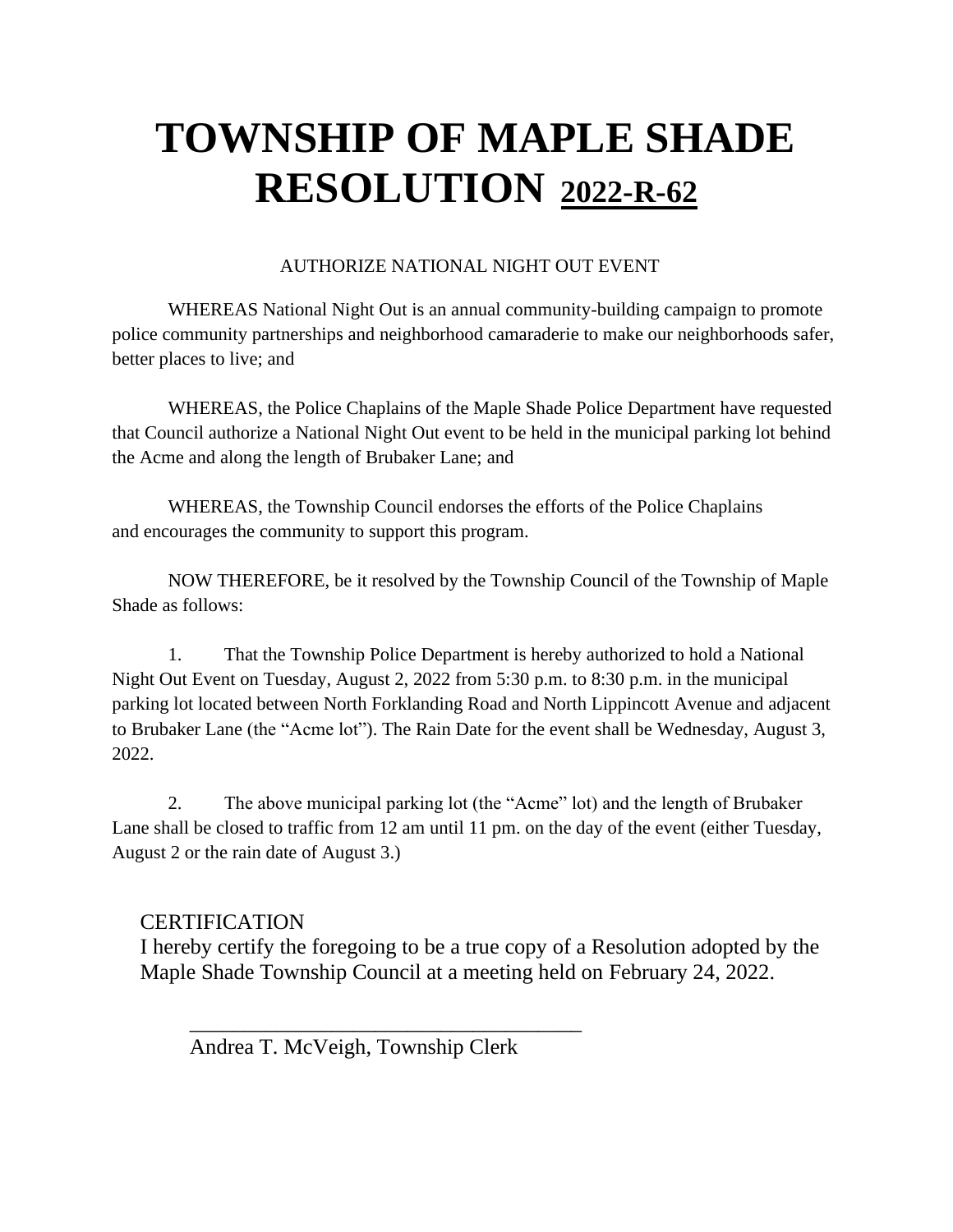## DATE: February 24, 2022

| <b>COUNCIL</b> | <b>MOTION</b> | <b>SECOND</b> | <b>AYES</b> | <b>NAYS</b> | <b>ABSTAIN</b> | <b>ABSENT</b> |
|----------------|---------------|---------------|-------------|-------------|----------------|---------------|
| Kauffman       |               |               | x           |             |                |               |
| Schmidt        |               |               | x           |             |                |               |
| Volpe          | X             |               | л           |             |                |               |
| Wiest          |               |               | л           |             |                |               |
| <b>Nunes</b>   |               |               | л           |             |                |               |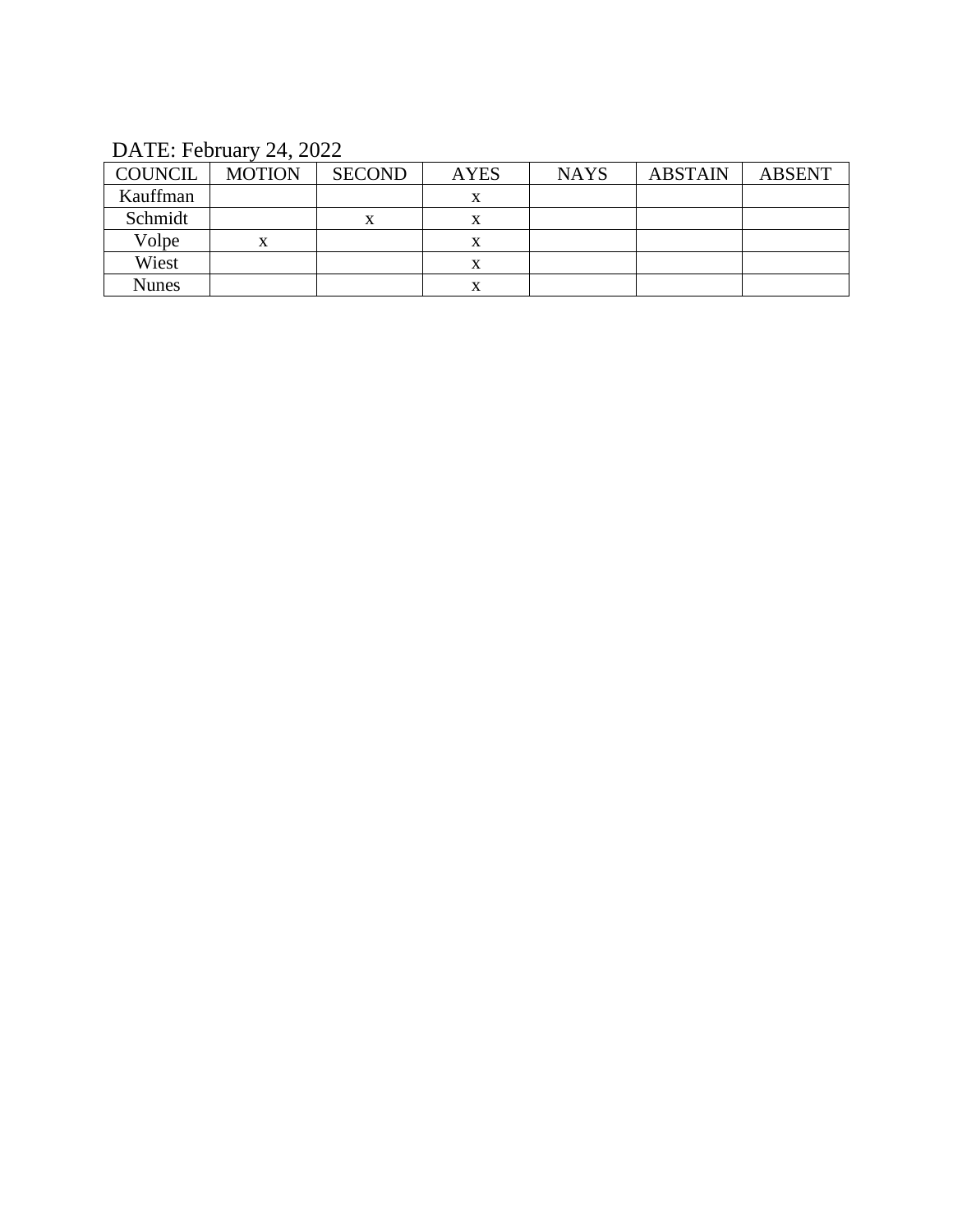### RESOLUTION APPOINTING SUSAN DANSON AS MUNICIPAL ALLIANCE COORDINATOR

WHEREAS, legislation created P.L. 1989 establishing the Governor's Council on Alcoholism and Drug Abuse and the creating of a network of volunteers throughout New Jersey's communities called the Municipal Alliance Program; and

WHEREAS, the Municipal Alliance Program was created to allow change to be developed from the ground up, allowing communities to make local decisions and empower them to change from within the community; and

WHEREAS, there is a need to appoint a Municipal Alliance Coordinator to help administer the needs of the Program; and

WHEREAS, Susan Danson has the skills and experience necessary to fulfill the position of Municipal Alliance Coordinator.

NOW THEREFORE, BE IT RESOLVED by the Township Council of the Township of Maple Shade County of Burlington that Susan Danson is hereby appointed Municipal Alliance Coordinator for Maple Shade Township.

### **CERTIFICATION**

I hereby certify the foregoing to be a true copy of a Resolution adopted by the Township Council of the Township of Maple Shade, County of Burlington and State of New Jersey at a meeting held February 24, 2022.

Andrea T. McVeigh, Township Clerk

| <b>COUNCIL</b> | <b>MOTION</b> | <b>SECOND</b> | <b>AYES</b> | <b>NAYS</b> | <b>ABSTAIN</b> | <b>ABSENT</b> |
|----------------|---------------|---------------|-------------|-------------|----------------|---------------|
| Kauffman       |               |               |             |             |                |               |
| Schmidt        |               |               |             |             |                |               |
| Volpe          |               |               |             |             |                |               |
| Wiest          |               |               |             |             |                |               |
| <b>Nunes</b>   |               |               |             |             |                |               |

DATE: February 24, 2022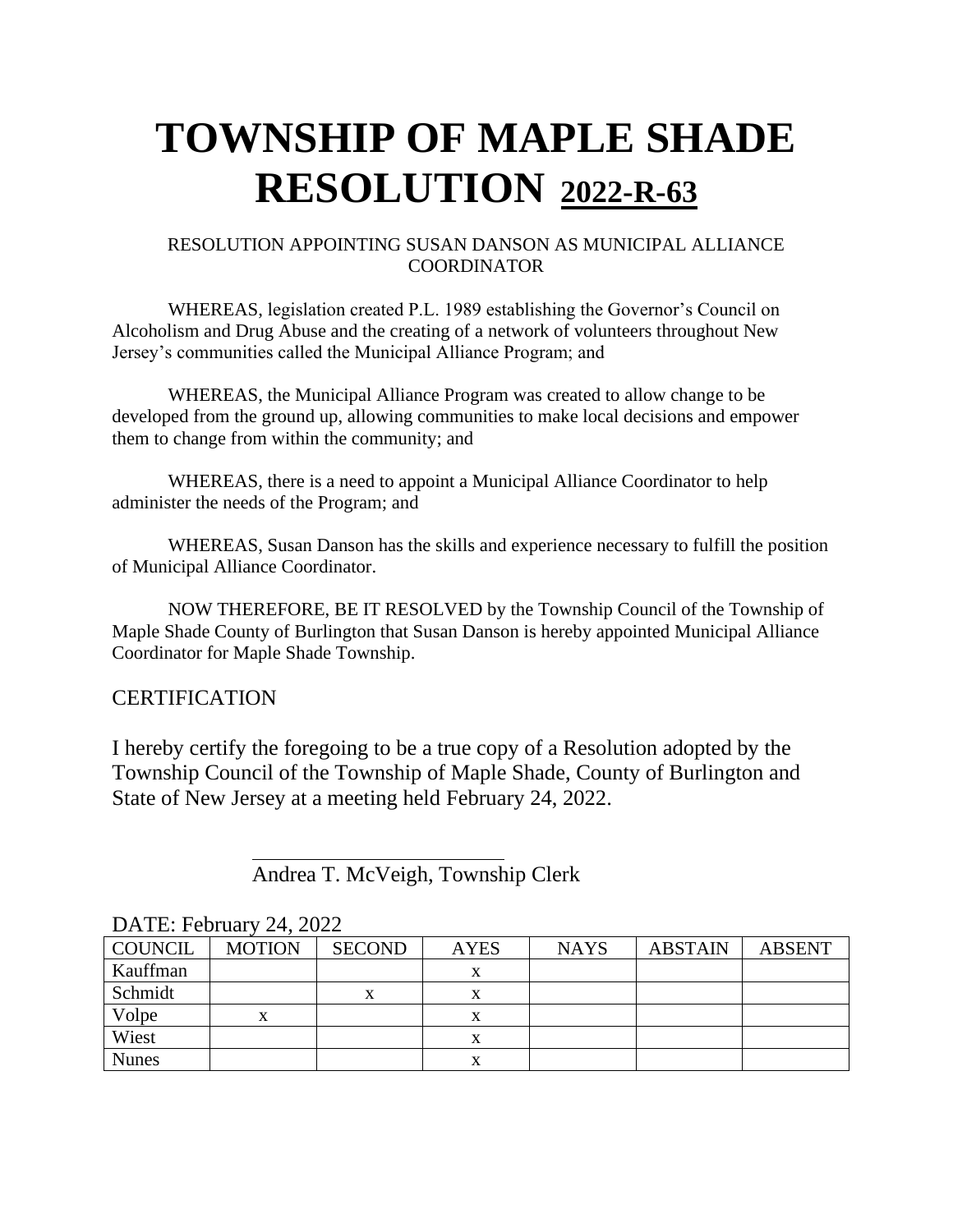## **AUTHORIZING THE APPOINTMENT OF JOSHUA CLASSEN TO THE MAPLE SHADE POLICE DEPARTMENT ANDATTENDANCE AT CAMDEN COUNTY POLICE ACADEMY**

**WHEREAS,** Chapter 36, Article X of the Maple Shade Township Code requires police officers and the Maple Shade Police Department to comply with the obligations of the Police Training Act, N.J.S.A. 52:17B-66 et seq., and

**WHEREAS,** N.J.S.A. 52-17B-68 provides that the Township shall authorize persons holding a probationary appointment as a police officer to attend an approved school and to successfully complete a police training course prior to being given a permanent appointment as a police officer; and

**WHEREAS,** the Chief of Police has identified Joshua Classen for a probationary appointment and attendance at the Camden County Police Academy beginning February 28, 2022, subject to their successful completion of the Department's hiring and examination process; and

**WHEREAS,** the Maple Shade Township Council has reviewed the request of the Police Department and consents to the conditions suggested.

**NOW THEREFORE, BE IT RESOLVED** by the Township Council of the Township of Maple Shade, in the County of Burlington and State of New Jersey, as follows:

> **1.** That probationary appointment as a police officer is hereby awarded to Joshua Classen, such appointment being contingent upon successful completion of the Police Department's hiring and examination process.

### **CERTIFICATION**

I hereby certify the foregoing to be a true copy of a Resolution adopted by the Township Council of the Township of Maple Shade, County of Burlington and State of New Jersey at a meeting held February 24, 2022.

Andrea T. McVeigh, Township Clerk

|              | .             |               |             |             |                |               |
|--------------|---------------|---------------|-------------|-------------|----------------|---------------|
| COUNCIL      | <b>MOTION</b> | <b>SECOND</b> | <b>AYES</b> | <b>NAYS</b> | <b>ABSTAIN</b> | <b>ABSENT</b> |
| Kauffman     |               |               |             |             |                |               |
| Schmidt      |               | x             |             |             |                |               |
| Volpe        |               |               |             |             |                |               |
| Wiest        |               |               |             |             |                |               |
| <b>Nunes</b> |               |               |             |             |                |               |

### DATE: February 24, 2022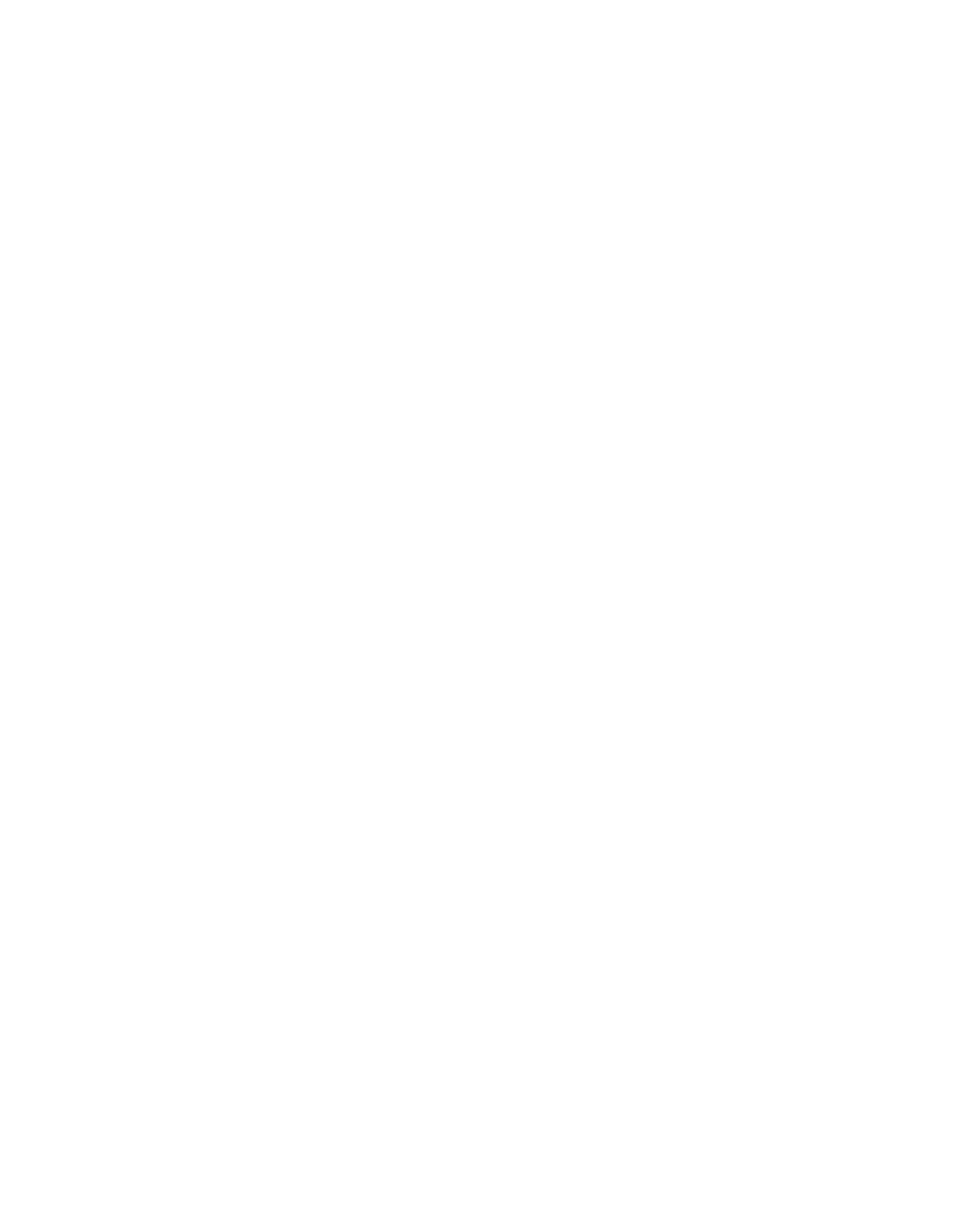## **RESOLUTION AUTHORIZING THE FUNDING OF MAPLE SHADE TOWNSHIP SHARE OF THE MACCS CONTRACT**

**WHEREAS**, the Governing Body of the Township of Maple Shade, County of Burlington, State of New Jersey, agreed to participate in a Joint Purchasing Program for the provision and performance of goods and services, more specifically, for the collection of disposal of solid waste and bulk waste from apartments and condominiums within the municipality; and

**WHEREAS**, the Township of Maple Shade entered into a Joint Purchasing Agreement for the program known as "Municipal Apartment and Condominium Collection Services" ("MACCS") which agreement designates Maple Shade Township as the Lead agency for the program; and

**WHEREAS**, Central Jersey Waste & Recycling, Inc. was awarded a contract to provide collection services for the MACCS program beginning June 1, 2022 for a threeyear term and further providing for two one-year renewal options for collection services, based on current level of service, listed below:

- Basic Service (subject to 3% Lead Admin fee)
	- o Initial 3-year term, in an estimated amount not to exceed \$847,904.16
- Bulk Collection
	- o Initial 3-year term, in an estimated amount not to exceed \$77,183.00
- Roll Off/Compactors
	- o Initial 3-year term, in an estimated amount not to exceed \$193,766.73 and

**WHEREAS**, AVR Resource Group, Inc. was awarded a contract to provide contract administrator services for the MACCS program beginning April 1, 2018 for a three-year term and further providing for two one-year renewal options for contract administrator services, based on current number of units in an amount not to exceed \$67,296.12 for 2022 portion of the MACCS contract; and

**WHEREAS**, pursuant to the Local Public Contracts Law, N.J.S.A. 40A: 11-1 et seq. and the regulations promulgated there under, more specifically, N.J.A.C. 5:34- 7.14, prior to the award of contract, each member of a joint purchasing system must issue a purchase order and certification of funds for its share of the contract amount; and

**WHEREAS**, it is in the best interest of Township of Maple Shade to fund its portion of the contract with Central Jersey Waste & Recycling, AVR Resource Group, Inc., the program administrative fee and tipping costs for the period from January 1, 2022 through December 31, 2022 in an amount not to exceed \$756,902.91 and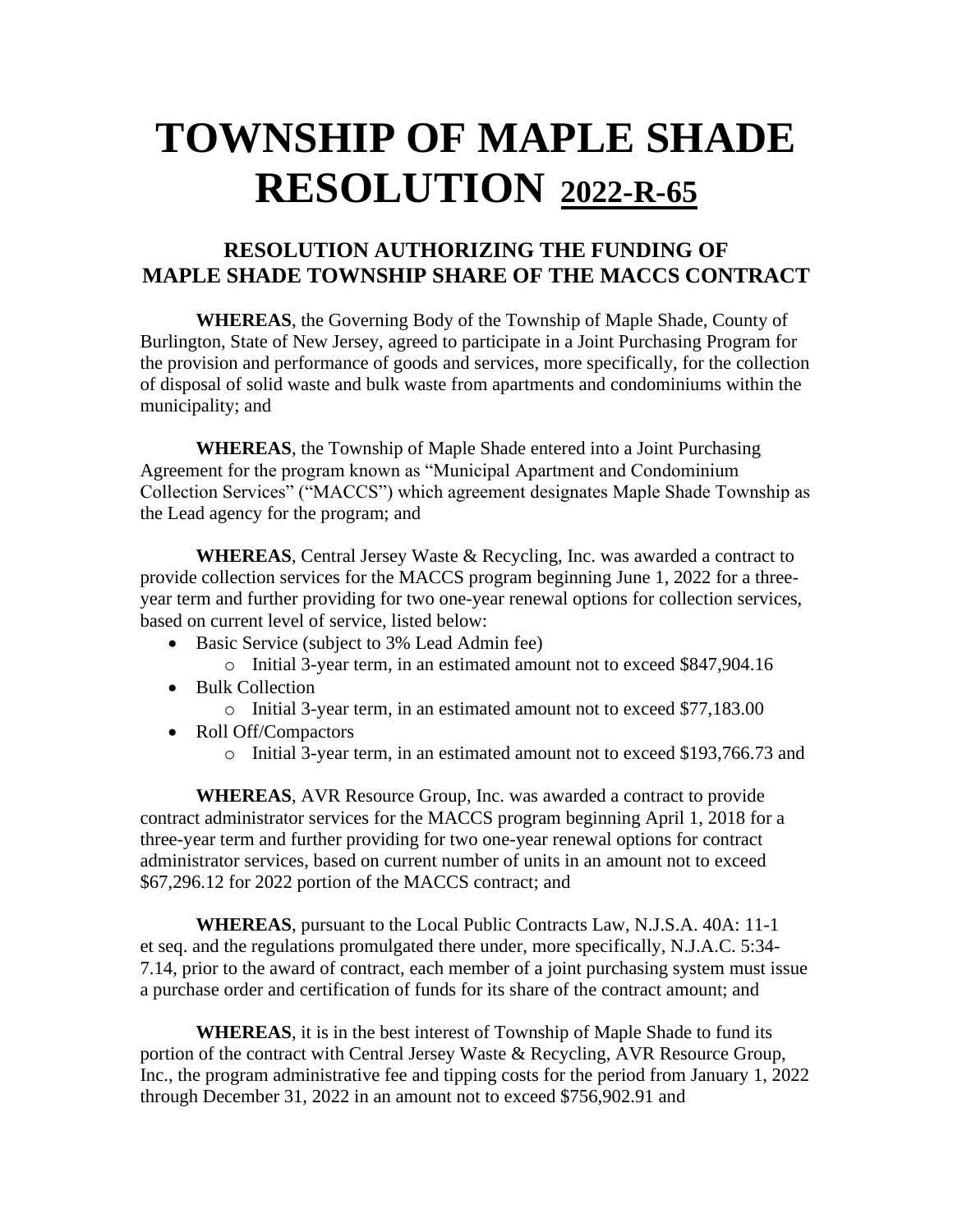**WHEREAS**, the Chief Financial Officer of Township of Maple Shade, as required by N.J.A.C. 5:30-1, has certified that there are sufficient funds for this purpose for the period said, certification being attached hereto and made a part hereof.

**NOW, THEREFORE, BE IT RESOLVED** by the Governing Body of the Township of Maple Shade, County of Burlington, State of New Jersey, as follows:

1. Township of Maple Shade hereby authorizes the payment of \$337,597.82, subject to adjustment for changes in level of service for calendar year 2022, for solid waste collection services provided by Central Jersey Waste and Recycling, Inc.

2. The Chief Financial Officer is hereby authorized to issue the purchase order funding Township of Maple Shade's 2022 portion of the MACCS trash collection contract.

#### **CERTIFICATION**

I hereby certify the foregoing to be a true copy of a Resolution adopted by the Township Council of the Township of Maple Shade, County of Burlington and State of New Jersey at a meeting held February 24, 2022.

Andrea T. McVeigh, Township Clerk

| DATE. FUGURI V $24, 2022$ |               |               |             |             |                |               |  |
|---------------------------|---------------|---------------|-------------|-------------|----------------|---------------|--|
| <b>COUNCIL</b>            | <b>MOTION</b> | <b>SECOND</b> | <b>AYES</b> | <b>NAYS</b> | <b>ABSTAIN</b> | <b>ABSENT</b> |  |
| Kauffman                  |               |               |             |             |                |               |  |
| Schmidt                   |               | x             | x           |             |                |               |  |
| Volpe                     | X             |               | x           |             |                |               |  |
| Wiest                     |               |               | л           |             |                |               |  |
| <b>Nunes</b>              |               |               |             |             |                |               |  |

 $\Gamma$ ATE: February 24, 2022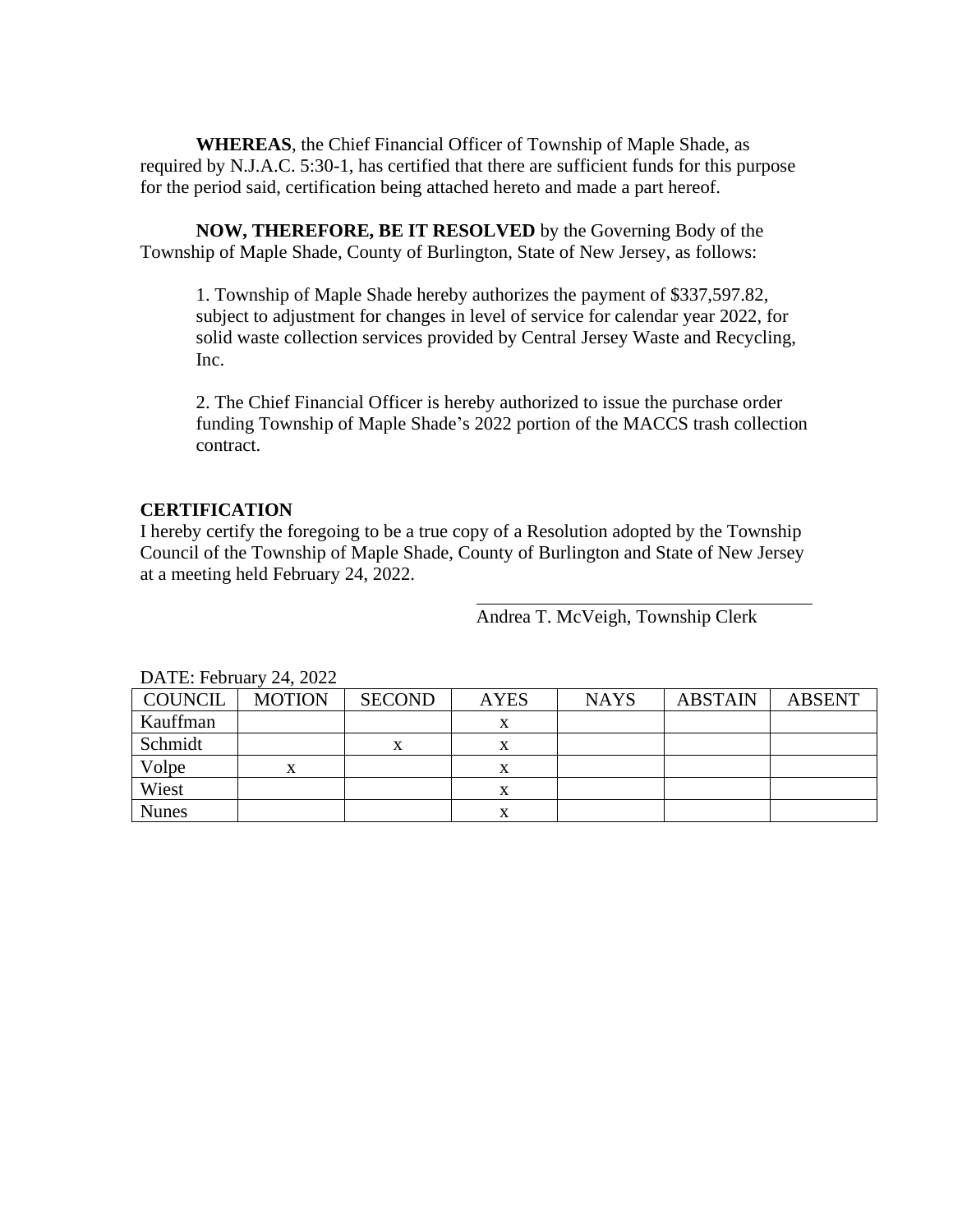#### **AWARD OF CONTRACT FOR SOLID WASTE AND BULK WASTE COLLECTION**

**WHEREAS**, certain municipalities entered into a Joint Purchasing System establishing the program known as "Municipal Apartment and Condominium Collection Services" ("MACCS") which provides for the provision and performance of goods and services, more specifically, for the collection of disposal of solid waste from apartments and condominiums within the participating municipalities; and

**WHEREAS,** Maple Shade Township, as Lead Agency for MACCS, solicited bids for solid waste and bulk waste collection services on January 11, 2022 and the Contract Administrator for the MACCS program informed the Township Council that a certain entity is the lowest, qualified responsible bidder for said contract and has recommended that the Township Council award said contract or reject said bids within sixty (60) days as required by N.J.S.A. 40A:11-4; and

**WHEREAS**, the Township's Chief Financial Officer, as required by N.J.A.C. 5:30-1, has certified that there are sufficient funds available for the purpose of awarding a contract to said entity, said certification being attached hereto and made a part hereof.

**NOW, THEREFORE, BE IT RESOLVED**, by the Township Council of the Township of Maple Shade, in the County of Burlington and State of New Jersey, as follows:

1. That the Township Council, based upon the aforementioned certificate, hereby declares that there are sufficient funds available for the aforesaid purpose, and the Township Council hereby directs that the hereinafter expenditure be charged against Reserve for Municipal Apartment/Condominium Collection System (Account T-15-568-51-000-082).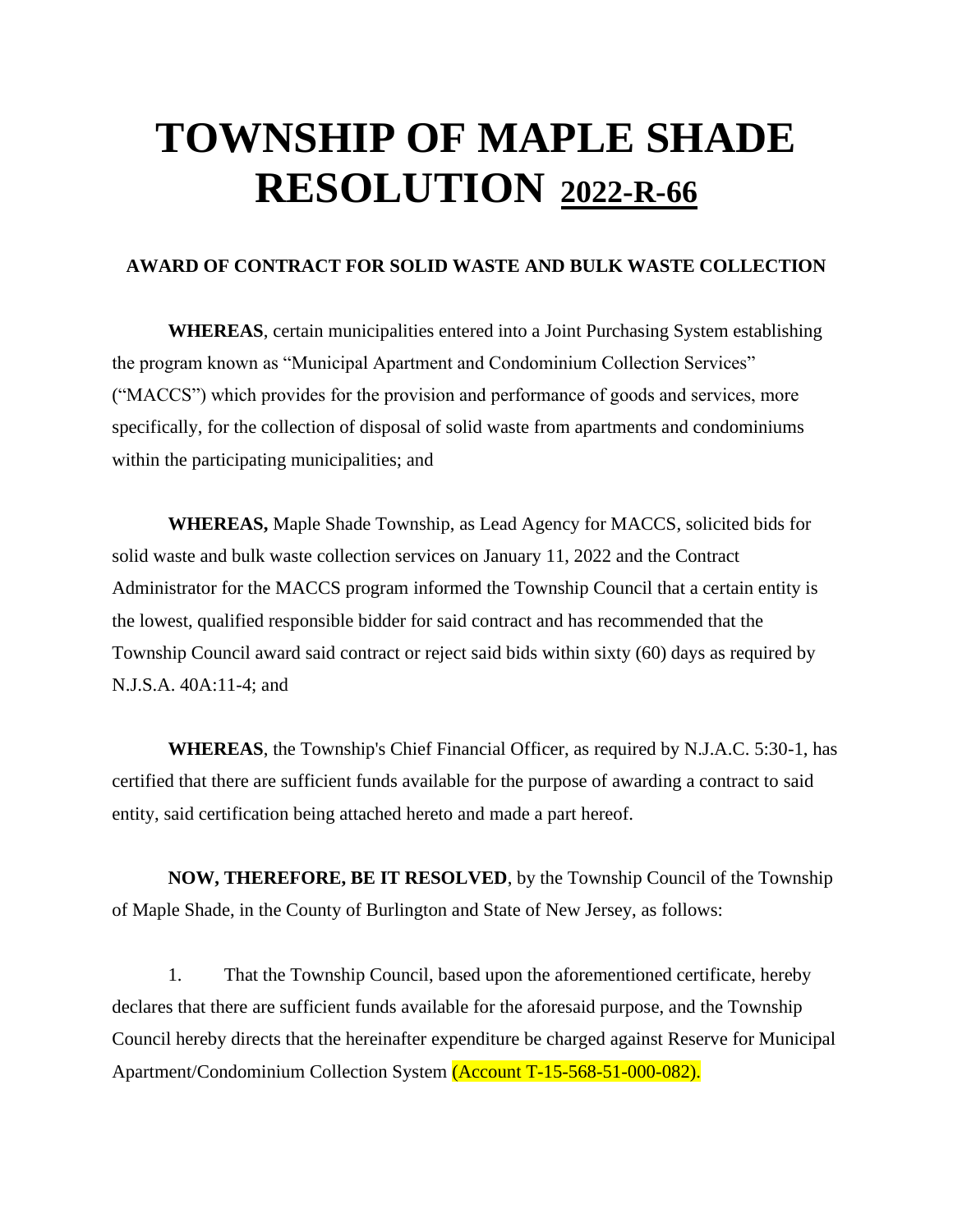2. That the Township Council, for the aforementioned reasons, hereby declares that Central Jersey Waste & Recyling, Inc., 432 Stokes Avenue, Ewing Township, New Jersey (08638) is the lowest qualified bidder for the aforementioned contract and hereby awards a contract to Central Jersey Waste & Recycling for a three-year initial term totaling \$7,633,628.02 and two one-year options, in accordance with the terms and conditions of the Bid Proposal, the Notice to Bidders and Specifications, copies of which are on file in the Office of the Township Clerk and available for public inspection during regular business hours.

3. That the Township Council hereby directs the Township Clerk to return the bid securities to any unsuccessful bidders in accordance with N.J.S.A. 40A:11-4.

4. That the Township Council hereby directs the Township Mayor and Clerk execute any contract documents that are necessary to effectuate the terms of this Resolution and which shall be prepared by or reviewed by the Office of the Township Attorney.

#### **CERTIFICATION**

I hereby certify the foregoing to be a true copy of a Resolution adopted by the Maple Shade Township Council at a meeting held on February 24, 2022.

#### \_\_\_\_\_\_\_\_\_\_\_\_\_\_\_\_\_\_\_\_\_\_\_\_\_\_\_\_\_\_\_\_\_\_\_\_ Andrea T. McVeigh, Township Clerk

| Date. I column $2\pi$ , $2022$ |               |               |             |             |                |               |
|--------------------------------|---------------|---------------|-------------|-------------|----------------|---------------|
| <b>COUNCIL</b>                 | <b>MOTION</b> | <b>SECOND</b> | <b>AYES</b> | <b>NAYS</b> | <b>ABSTAIN</b> | <b>ABSENT</b> |
| Kauffman                       |               |               |             |             |                |               |
| Schmidt                        |               |               |             |             |                |               |
| Volpe                          |               |               |             |             |                |               |
| Wiest                          |               |               | х           |             |                |               |
| <b>Nunes</b>                   |               |               |             |             |                |               |

|  | Date: February 24, 2022 |  |  |
|--|-------------------------|--|--|
|--|-------------------------|--|--|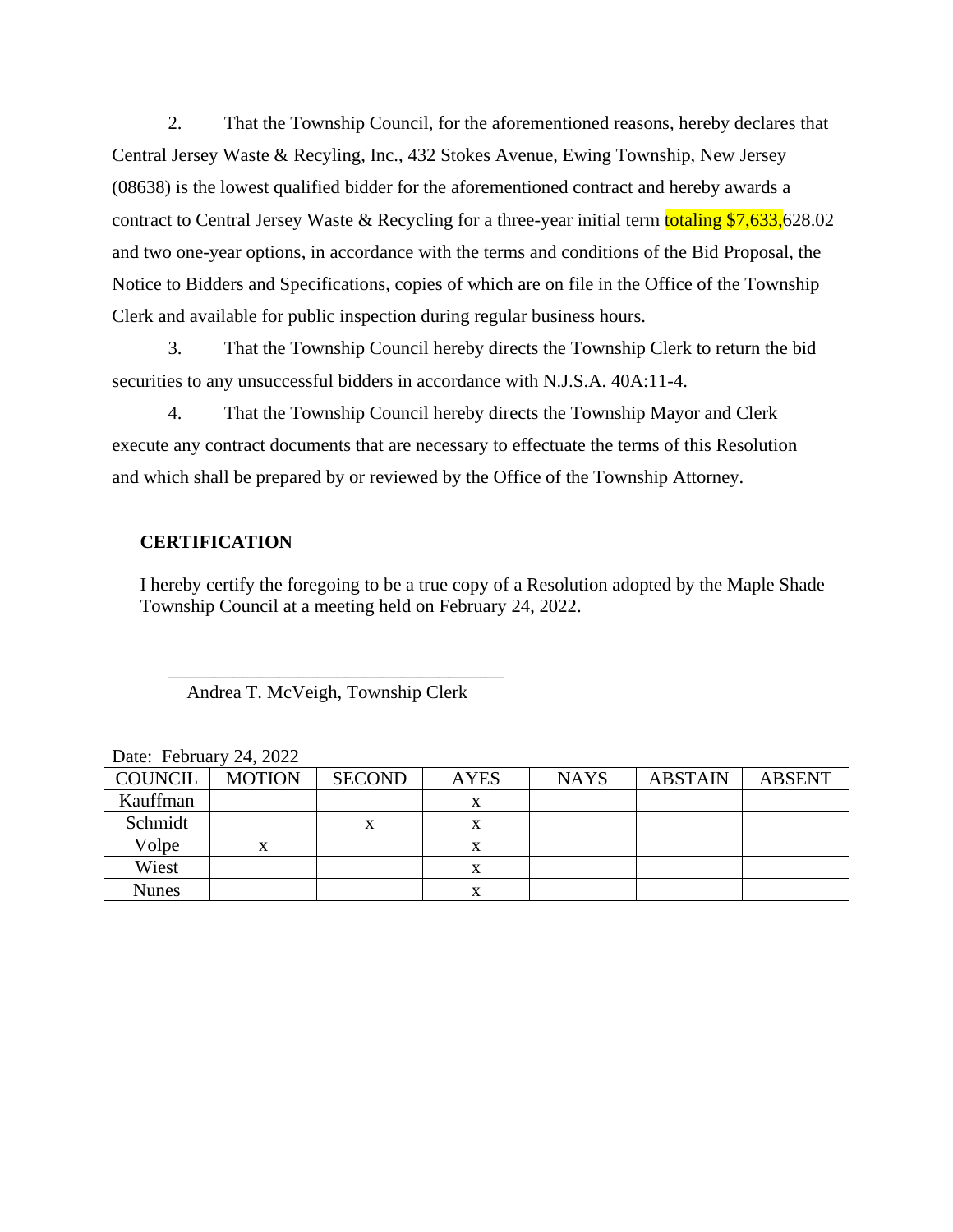## AUTHORIZE USE OF MUNICIPAL LOT AND TEMPORARY STREET CLOSURE FOR FOOD TRUCK FESTIVAL

WHEREAS Maple Shade Main Street is an organization that promotes businesses on Main Street; and

WHEREAS, the Maple Shade Main Street has requested that Council authorize a Food Truck Event to be held in the municipal parking lot behind the Acme and along the length of Brubaker Lane; and

WHEREAS, the Township Council endorses the efforts of the organization and encourages the community to support this program.

NOW THEREFORE, be it resolved by the Township Council of the Township of Maple Shade as follows:

1. That the Township Main Street Organization is hereby authorized to hold a Food Truck Event on Monday, June 27, 2022 from 5:00 p.m. to 8:30 p.m. in the municipal parking lot located between North Forklanding Road and North Lippincott Avenue and adjacent to Brubaker Lane (the "Acme lot").

2. The above municipal parking lot (the "Acme" lot) and the length of Brubaker Lane shall be closed to traffic from 3:00 pm until 8:30 pm on the day of the event.